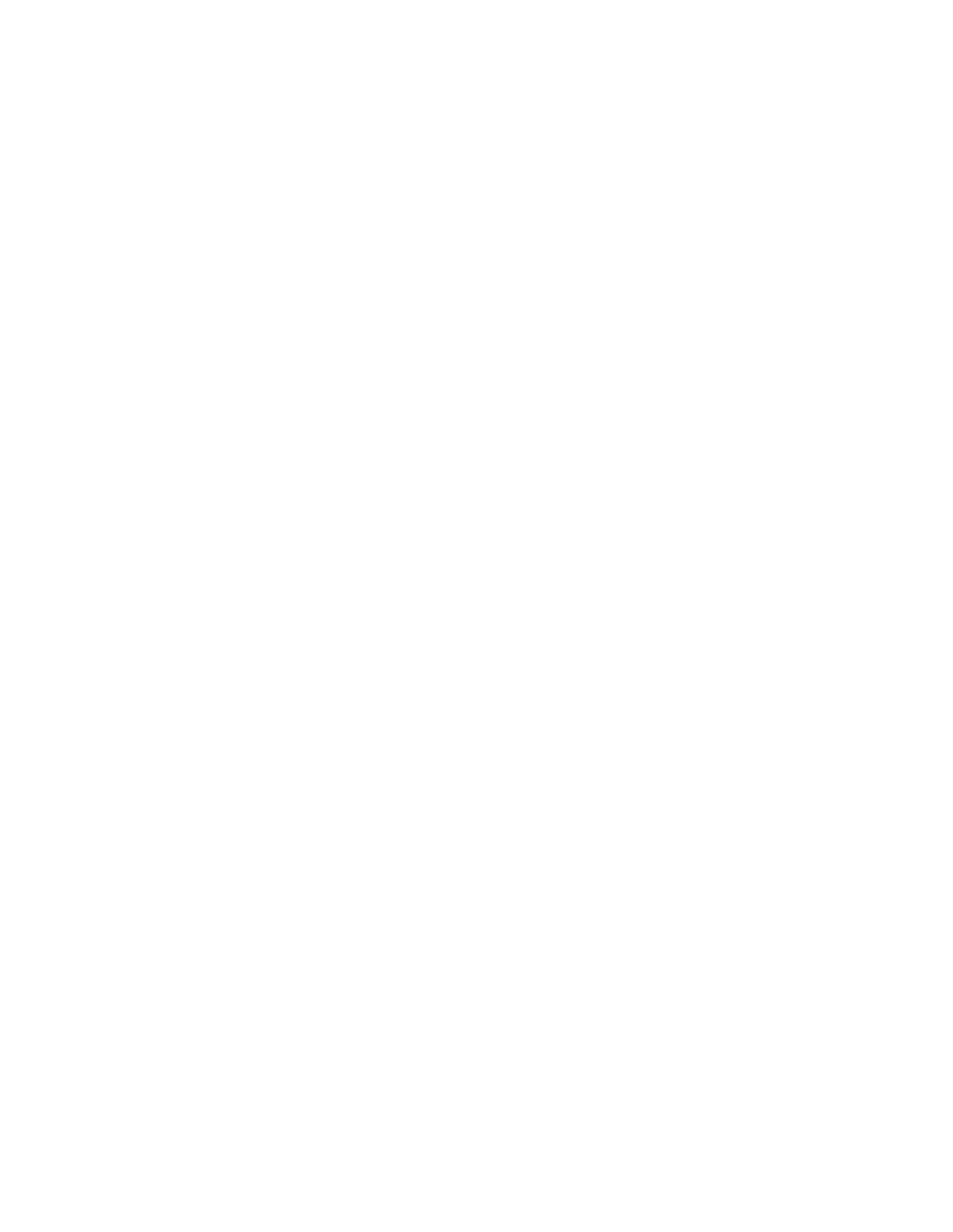### **CONSENT CALENDAR**

#### **Concurrent Resolutions for Notice under Joint Rule 16**

The following joint concurrent resolutions have been introduced for approval by the Senate and House and will be adopted by the Senate unless a Senator requests floor consideration before the end of the session of the next legislative day. Requests for floor consideration should be communicated to the Secretary's Office.

## **S.C.R. 28.**

By Senators Kitchel and Benning,

By Representatives Toll of Danville, Beck of St. Johnsbury, Feltus of Lyndon, Lawrence of Lyndon, Quimby of Concord, Troiano of Stannard, and Willhoit of St. Johnsbury,

**S.C.R. 28.** Senate concurrent resolution congratulating Wesley E. Ward of Danville on his being named the 2015 Northeast Kingdom Chamber of Commerce's Citizen of the Year.

*Whereas,* in 1975, Wes Ward graduated from St. Johnsbury Academy, and following service in the U.S. Army, he earned a business degree from Lyndon State College, and

*Whereas*, in 1981, he established Wes Ward Auto Repair in St Johnsbury that for over three decades has provided superior service to its many customers, and he is also the proprietor of the Westward Equipment Service, and

*Whereas*, on four occasions, in 2004, 2006, 2008, and 2009, the Vermont AAA presented Wes Ward that organization's Auto Shop of the Year Award, and

*Whereas*, as the father of two daughters, Lisa and Rachel, and the stepfather of Katelyn, children's lives are of great personal importance to Wes Ward, and he works actively on their behalf as a respected guardian ad litem, admired school mentor, and longtime supporter of the Santa Fund, and

*Whereas*, he is a St. Johnsbury Athenaeum & Art Gallery trustee, and

*Whereas*, his proven leadership has promoted the good works of the St. Johnsbury Kiwanis Club, and he served as its president in 2009, and

W*hereas*, that same year, Wes Ward's long association with the Northeast Kingdom Chamber of Commerce (the Chamber) culminated in his serving as its president, while Vermont and the nation confronted the severe economic challenges of the great recession, and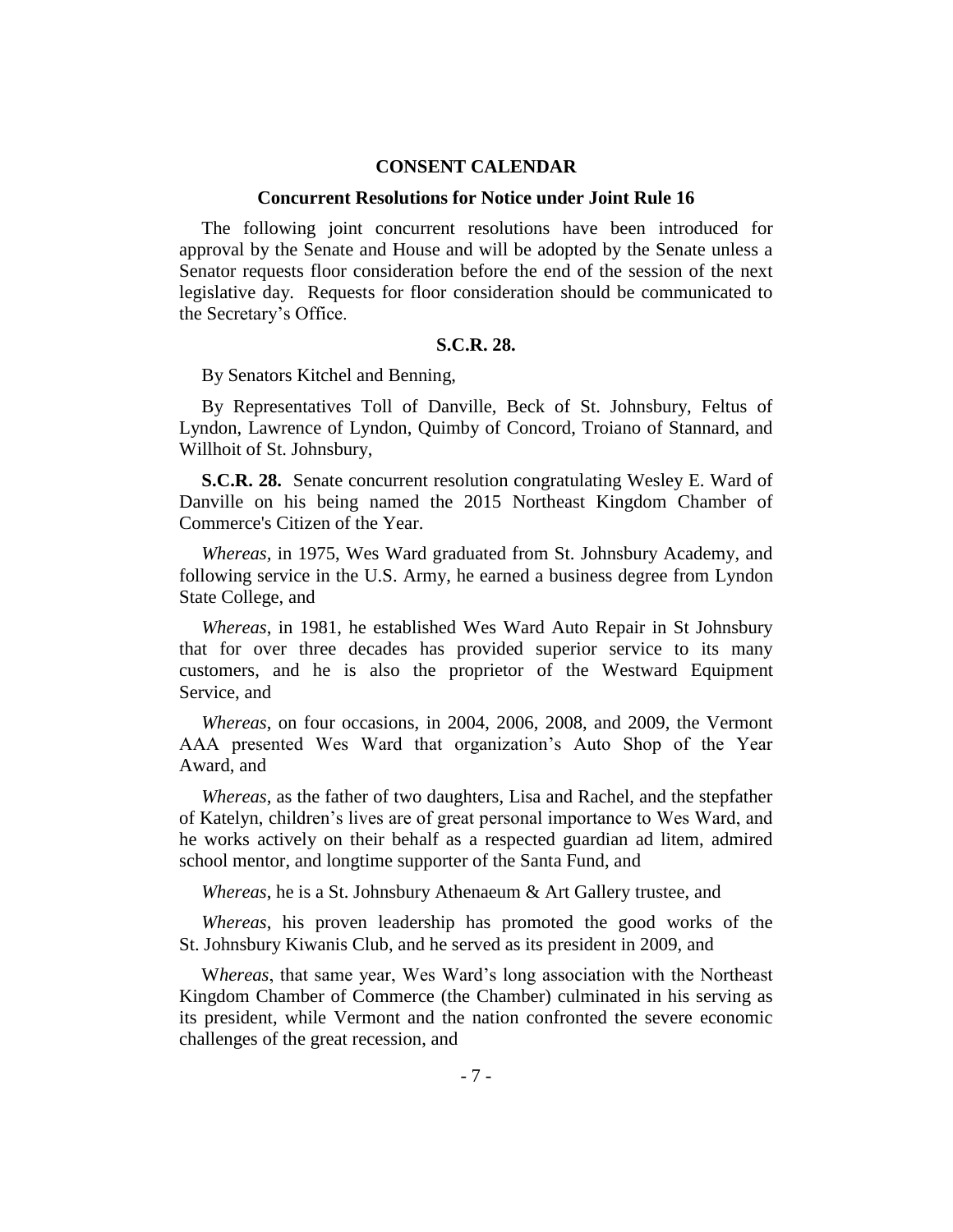*Whereas*, he is a 2009 recipient of the Governor's Community Service Award, and

*Wherea*s, in appreciation of Wes Ward's exemplary leadership, in 2011, the Chamber presented Wes Ward its Ken Clow Memorial Trustee Award, and

*Whereas*, in recognition of his demonstrated professional integrity and success and superb community leadership, on May 21, 2015, the Chamber surprised Wes Ward by naming him its 2015 Citizen of the Year, and his wife, Paula, helped orchestrate this surprise, *now therefore be it*

### *Resolved by the Senate and House of Representatives:*

That the General Assembly congratulates Wesley E. Ward of Danville on his being named the 2015 Northeast Kingdom Chamber of Commerce's Citizen of the Year, *and be it further*

*Resolved:* That the Secretary of State be directed to send a copy of this resolution to Wesley Ward.

### **S.C.R. 29.**

By Senators Lyons, Ashe, Baruth, Mazza, Sirotkin, Snelling, and Zuckerman,

By Representatives Webb of Shelburne and Lenes of Shelburne,

**S.C.R. 29.** Senate concurrent resolution in memory of Shelburne civic and community leader Thomas Trefley Bessette.

*Whereas*, perhaps no other individual was a more passionate contributor to the town of Shelburne's civic well-being than Thomas Bessette, and

*Whereas*, during his life, he was engaged in an array of roles encompassing unusually diverse aspects of community public service, and

*Whereas*, a life-long resident of Shelburne, Thomas Bessette was born at home and graduated from the former Shelburne High School in 1960, and

*Whereas*, his employment included working at Parker Brothers, as head of security at the former Trinity College, as an emergency dispatcher at St. Michael's College, and with Corbin & Palmer Inc., and

*Whereas*, although he performed each of these jobs efficiently and enthusiastically, and made many friends at his places of employment, Thomas Bessette's true passion was his community leadership and service in Shelburne, and

*Whereas*, in the realm of public safety, an area in which Thomas Bessette brought his professional expertise, he served the town of Shelburne as a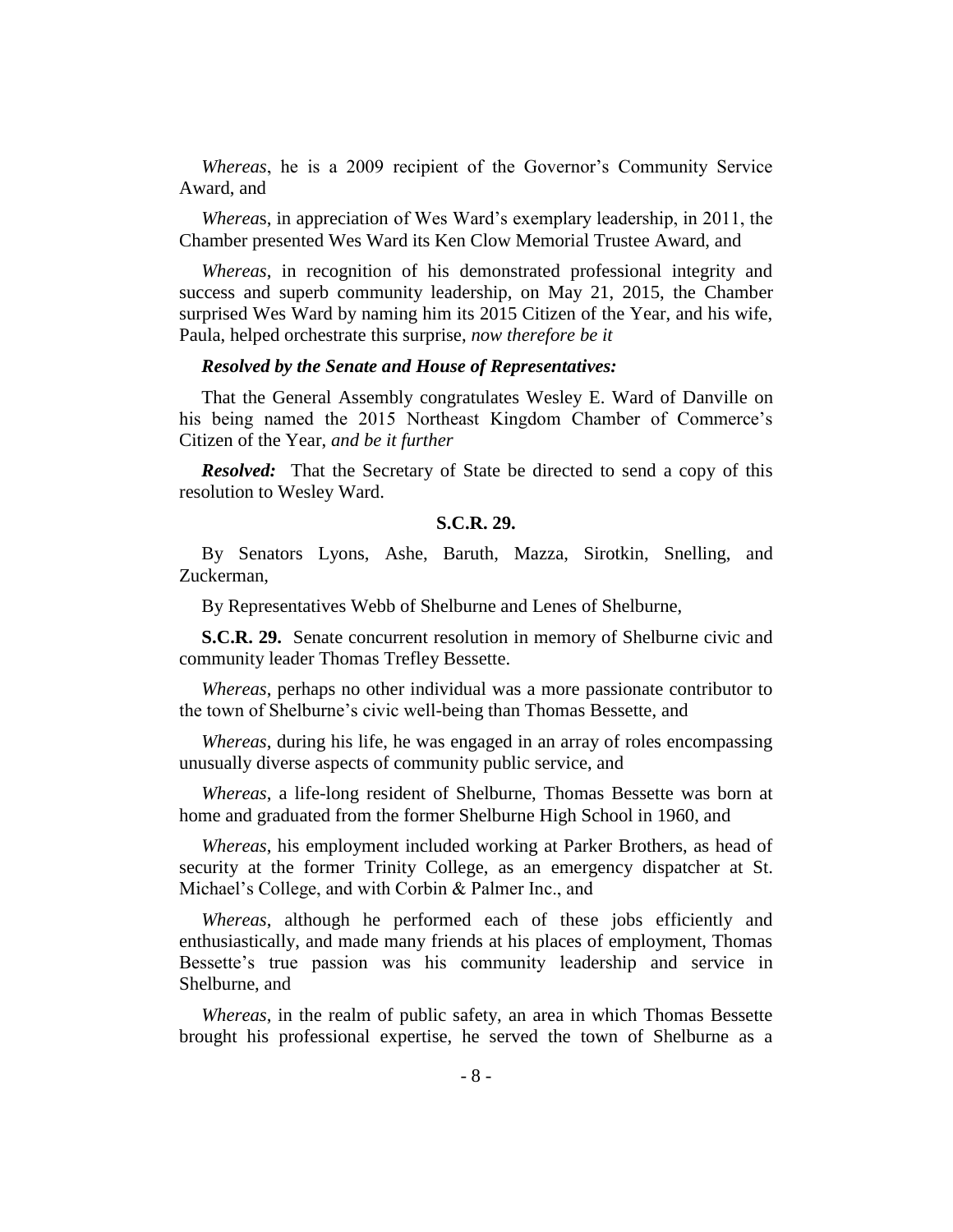volunteer firefighter, rescue squad driver, police officer, and town constable, and

*Whereas*, other offices he held in the community included animal control officer and health officer, and

*Whereas*, during his tenure on the Shelburne Selectboard, Thomas Bessette participated actively in the oversight of all aspects of municipal government, and

*Whereas*, in a broader geographic context, for over 35 years, he was a Champlain Water District board member, and

*Whereas*, Thomas Bessette had a well-deserved reputation as a "people person" who enjoyed meeting people and making new friends, and

*Whereas*, his dedication to serving the citizens of his beloved hometown earned him the title "Mr. Shelburne," which clearly was personally meaningful, and

*Whereas*, this favorite son of Shelburne died on December 10, 2015 at 73 years of age, and his survivors include his wife of 48 years, Joanne; daughters, Heather, Stephanie, and Christine; four grandchildren; and his brother, Rick, *now therefore be it* 

#### *Resolved by the Senate and House of Representatives:*

That the General Assembly extends its sincere condolences to the family of Thomas Trefley Bessette, *and be it further*

*Resolved:* That the Secretary of State be directed to send a copy of this resolution to Thomas Bessette's wife, daughters, and brother.

## **S.C.R. 30.**

By Senators Lyons, Ashe, Baruth, Sirotkin, Snelling, and Zuckerman,

By Representatives Lenes of Shelburne, Macaig of Williston, McCullough of Williston, and Webb of Shelburne,

**S.C.R. 30.** Senate concurrent resolution in memory of Louise Bristol Ransom.

*Whereas*, Louise Ransom considered being a loving wife, mother, grandmother, great-grandmother, and friend as most rewarding, and

*Whereas*, she was born in 1921 in New York City and graduated from Vassar College, and

*Wherea*s, her first foray into civic leadership was serving as the information officer for the exiled government of the Philippines during World War II, and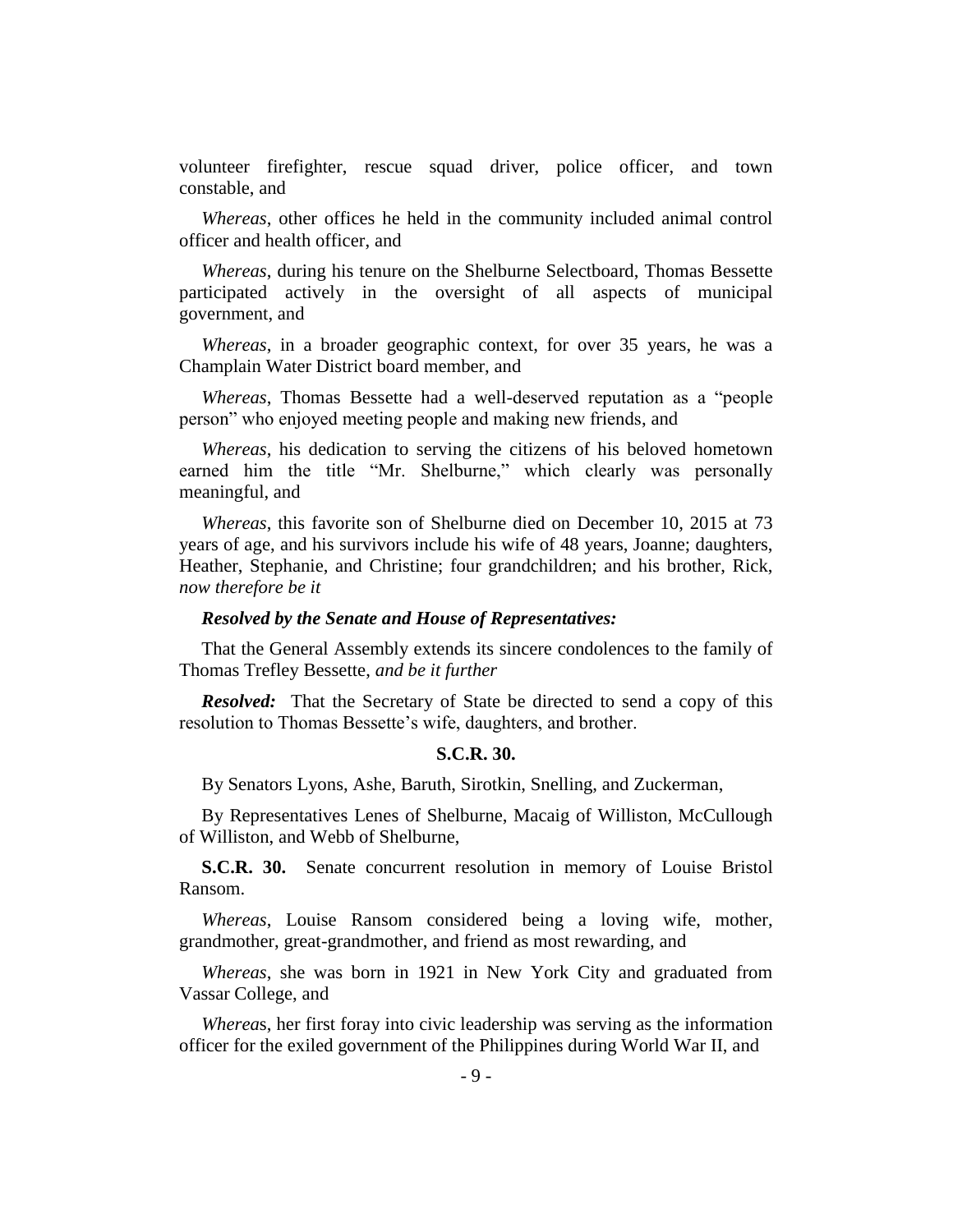*Whereas*, in 1948, Louise Ransom and her husband, Robert Ransom, who died in 1986, settled in Bronxville, New York, where they raised six sons, and she served as a community leader and volunteer, and

*Whereas*, her oldest son, Robert Jr., was killed in 1968 while serving in the U.S. military in Vietnam, and

*Whereas*, Louise Ransom became a Gold Star Mother who advocated for peace and a universal amnesty for Vietnam-era draft resisters and at the 1976 Democratic National Convention, she delivered a vice presidential nominating speech on behalf of a draft resister, and

*Whereas*, the United Council of Churches (UCC) hired Louise Ransom to direct a federally funded program aimed at the employment difficulties incarcerated Vietnam veterans were encountering upon release from prison, and

*Whereas*, in 1980, Louise Ransom and her husband moved to Williston, and her prior UCC work was an excellent credential for her assignment as the Vermont Department of Corrections' director of volunteers, and

*Whereas*, in 1985, Louise Ransom, along with several friends, cofounded the Williston Whistle weekly newspaper, and

*Whereas*, a lover of history, she volunteered in the effort to open to the public the remains of Fort Independence, and sat on the Mount Independence Finance Committee and the Vermont Bicentennial Commission, and

*Whereas*, in 1990, Governor Madeleine Kunin recognized Louise Ransom as an Extraordinary Volunteer, and

*Whereas*, Louise Ransom was a founding member of Wake Robin, where she had resided since 2001, and

*Whereas*, this woman with an enduring social conscious and diverseinterests died on December 10, 2015 at 94 years of age, and her survivors include her five sons, grandchildren, and great-grandchildren, *now therefore be it* 

#### *Resolved by the Senate and House of Representatives:*

That the General Assembly extends its condolences to the family of Louise Bristol Ransom, *and be it further* 

*Resolved:* That the Secretary of State be directed to send a copy of this resolution to each of Louise Ransom's five sons.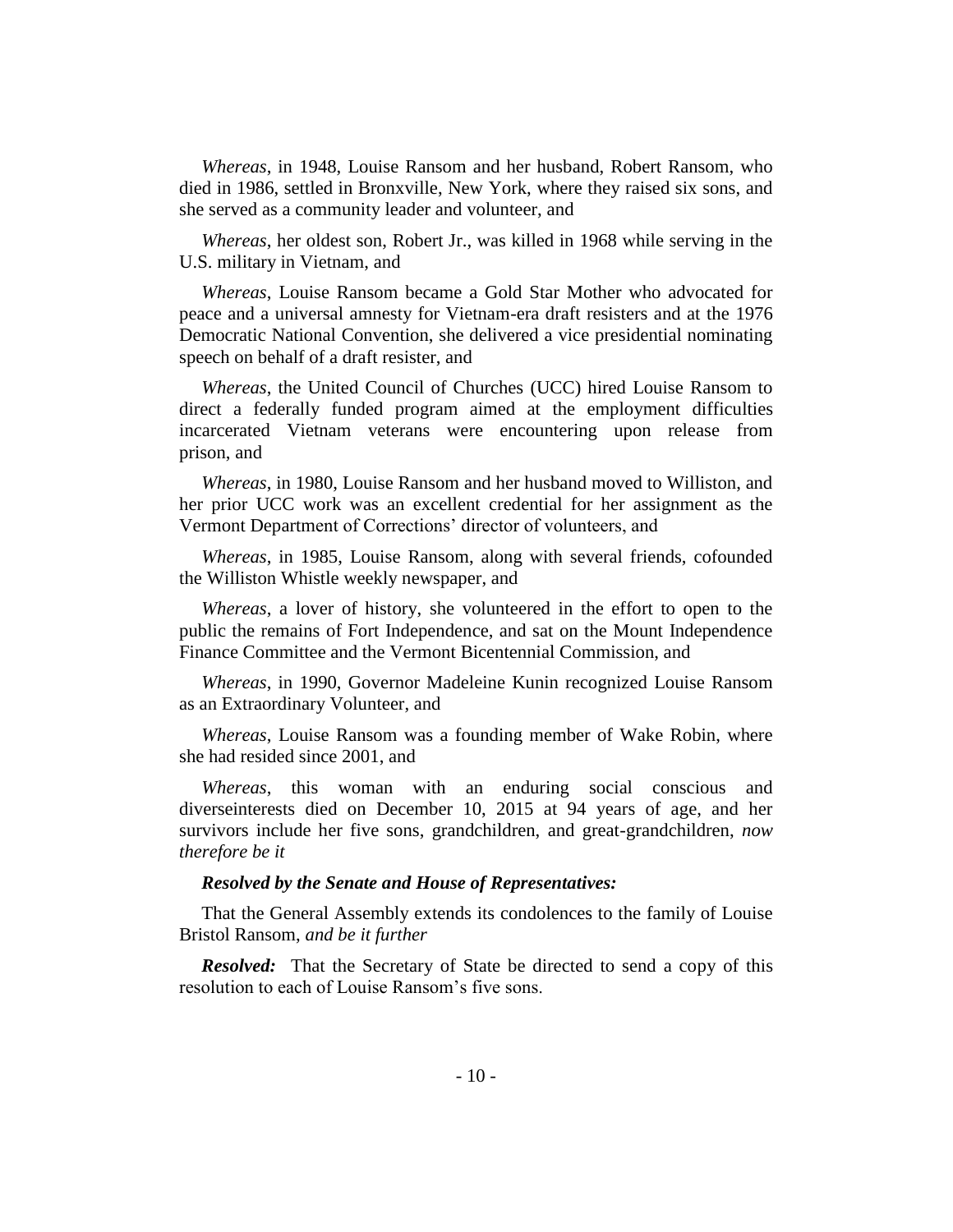## **S.C.R. 31.**

By Senators Kitchel, Ayer, Collamore, Lyons, McCormack, and Pollina,

**S.C.R. 31.** Senate concurrent resolution in memory of Huntington H. Blair of Montpelier.

*Whereas*, innovative leadership in the evolving world of health care policy and technology were the hallmarks of Hunt Blair's impressive career, and

*Whereas*, Hunt Blair graduated from Brown University, and

*Whereas*, his initial health care role was as the Vermont Director of Public Policy at Bi-State Primary Care, where he oversaw a major increase in the number of both grantees and the number of federally qualified health care centers they operate in Vermont, and

*Whereas*, while at Bi-State, Hunt Blair established Vermont's Rural Health Alliance, with a mission to enable rural health centers, clinics, and small hospitals to work collaboratively to put the State's ambitious health care reform agenda into practice, and

*Whereas*, in 2009, Hunt Blair brought his creative genius to the Vermont Department of Health Access as Deputy Commissioner of Health Reform and as State Coordinator for Health Information Technology (HIT) Services, and

*Whereas*, his many State employment accomplishments included development of Vermont's HIT plans, and

*Whereas*, Hunt Blair mastered the intricacies and architecture of health care in Vermont and developed colorful diagrams to illustrate its operation, and

*Whereas*, despite the sensitivity of health care as a public policy issue, he served in a senior leadership post in administrations of different political parties, and

*Whereas*, the respect Hunt Blair earned among his Vermont colleagues spread nationally and, in 2013, he was appointed a principal advisor to the national coordinator of HIT, and

*Whereas*, after serving in this federal role, both full-time and as a contract employee, Hunt Blair ventured onto a new independent path to develop what he characterized as a Bretton Woods moment in the development of health care information management nationwide, and

*Whereas*, this industrious Vermonter who was devoted to his family died in September 2015, a week short of his 55th birthday, and his survivors include his wife, Sarah, sons, George and Adam, and his mother, Gretchen Payne, *now therefore be it*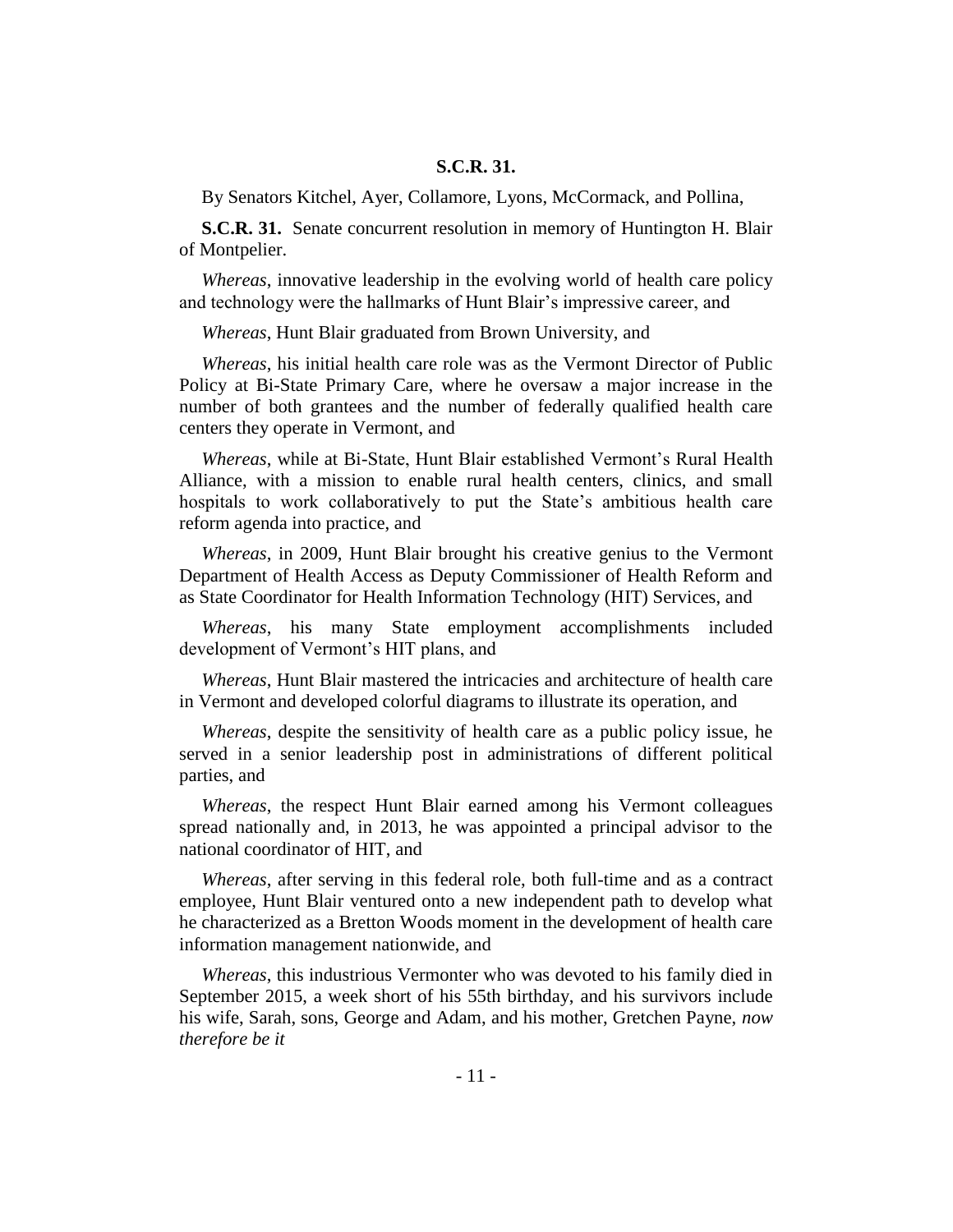## *Resolved by the Senate and House of Representatives:*

That the General Assembly extends its sincere sympathies to the family of Huntington H. Blair, *and be it further*

*Resolved:* That the Secretary of State be directed to send a copy of this resolution to the members of Huntington Blair's family.

### **S.C.R. 32.**

By Senators Doyle, Cummings, and Pollina,

By Representatives Grad of Moretown, Greshin of Warren, Stevens of Waterbury, and Wood of Waterbury,

**S.C.R. 32.** Senate concurrent resolution congratulating the 2015 Harwood Union High School Highlanders girls' cross-country team on winning its seventh consecutive Division II championship.

*Whereas*, prior to 2015, in Division II competition, the Harwood Union High School Highlanders had amassed six consecutive first-place titles at the annual State cross-country championship held at Thetford Academy, and

*Whereas*, despite two key injuries, Harwood rose to the occasion, and the Highlanders focused their energy on this ultimate meet of the 2015 season, and

*Whereas*, the team's many fans were not disappointed, as all five Harwood runners were among the top 11 Division II girls' finishers on the Thetford course, scoring 31 points, 24 better than the second-place U-32 Raiders, and

*Whereas*, the outstanding Harwood runners, who made their schoolmates proud, included Erin Magill, Jordan Kulis, Phoebe Sweet, Lily Clark, Isabel Jamieson, Anneka Williams, Katie Ferguson, Aenea Mead, and Nicole Cutler, and

*Whereas*, Coaches John Kerrigan and Tom Strasser were superb strategists and team supporters, *now therefore be it* 

### *Resolved by the Senate and House of Representatives:*

That the General Assembly congratulates the 2015 Harwood Union High School Highlanders girls' cross-country team on winning its seventh consecutive Division II championship, *and be it further*

*Resolved:* That the Secretary of State be directed to send a copy of this resolution to Harwood Union High School.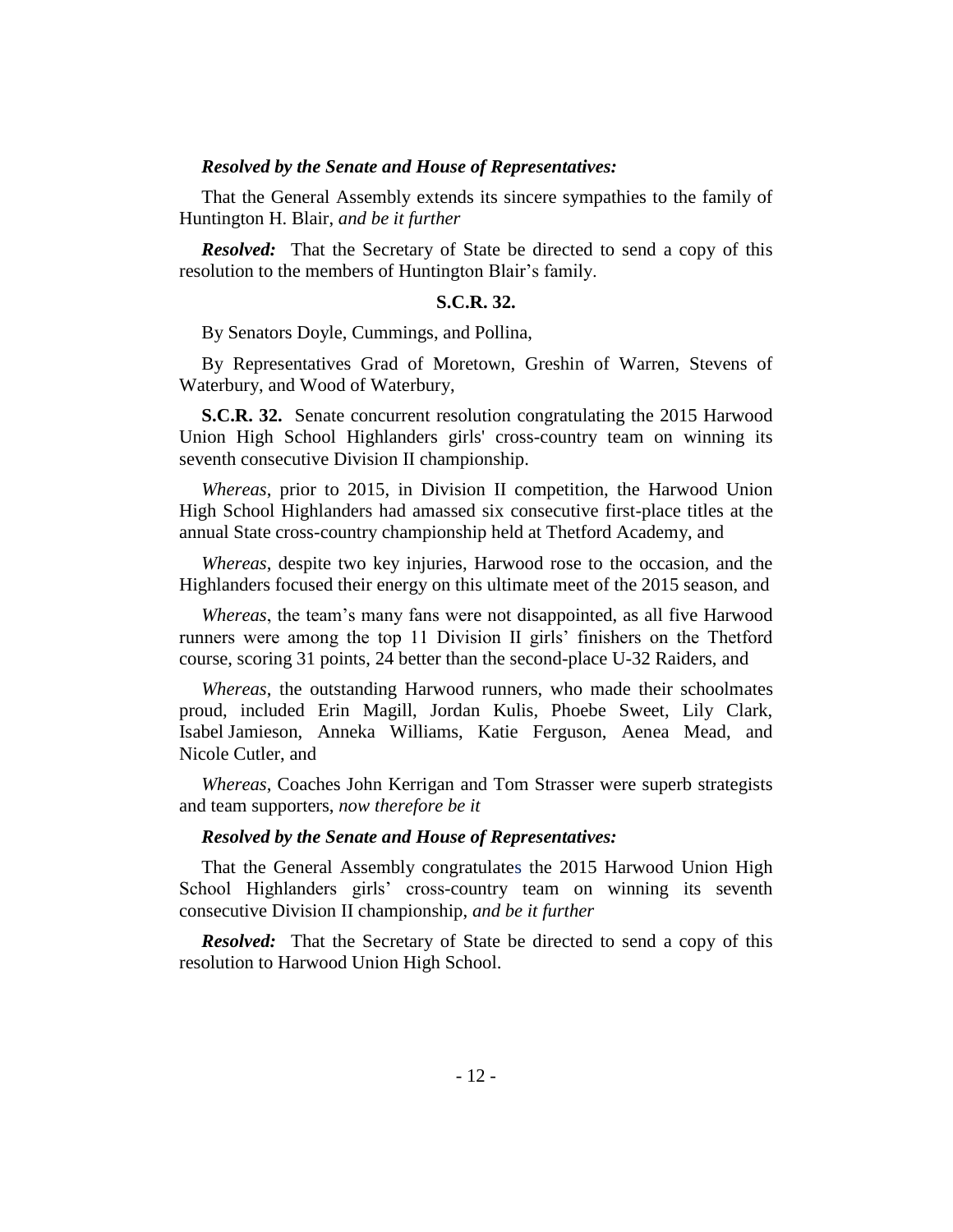## **S.C.R. 33.**

By Senators Doyle, Cummings, and Pollina,

By Representatives Hooper of Montpelier and Kitzmiller of Montpelier,

**S.C.R. 33.** Senate concurrent resolution congratulating Susan Koch on her selection as the 2016 Vermont Teacher of the Year.

*Whereas*, the Vermont Agency of Education (AOE) annually selects the Vermont Teacher of the Year as a way "to promote the teaching profession and to recognize educators who are modeling 'best practices' in Vermont's schools," and

*Whereas*, in the fall of 2015, after reviewing an excellent roster of nominees, the AOE chose Susan Koch, a kindergarten and first grade teacher at Montpelier's Union Elementary School who advocates a collaborative teaching process, as the recipient of this much-coveted professional accolade for 2016, and

*Whereas*, one of Susan Koch's innovative projects was the creation of a blog entitled *Mrs. Koch's Class News*, featuring colorful photographs and stories relating her class's myriad activities, and

*Whereas*, beyond the traditional classroom, Susan Koch has championed natural resources education, as a leading and enthusiastic participant in the North Branch Nature Center's Educating Children Outdoors, a standards-based nature immersion program, and

*Whereas*, on Tuesday, November 17, 2015, a capacity crowd consisting of Union Elementary School students, faculty, and staff; the Montpelier School Superintendent; the Vermont Secretary of Education; and the Governor gathered in the school's gymnasium to honor and applaud Susan Koch, and

*Whereas*, in her acceptance speech, Susan Koch described teachers as "learners, explorers and adventurers" who work in an "exciting, dynamic and fluid profession," and

*Whereas*, these sentiments illustrate why Susan Koch was an ideal choice to serve as the 2016 Vermont Teacher of the Year, and

*Whereas*, Susan Koch will be traveling throughout Vermont, visiting schools, working with teachers, and proudly representing her profession, and

*Whereas*, Susan Koch will also serve as Vermont's nominee for the Council of Chief State School Officers' National Teacher of the Year award and will be honored, with similar state award winners, at a White House reception, *now therefore be it*